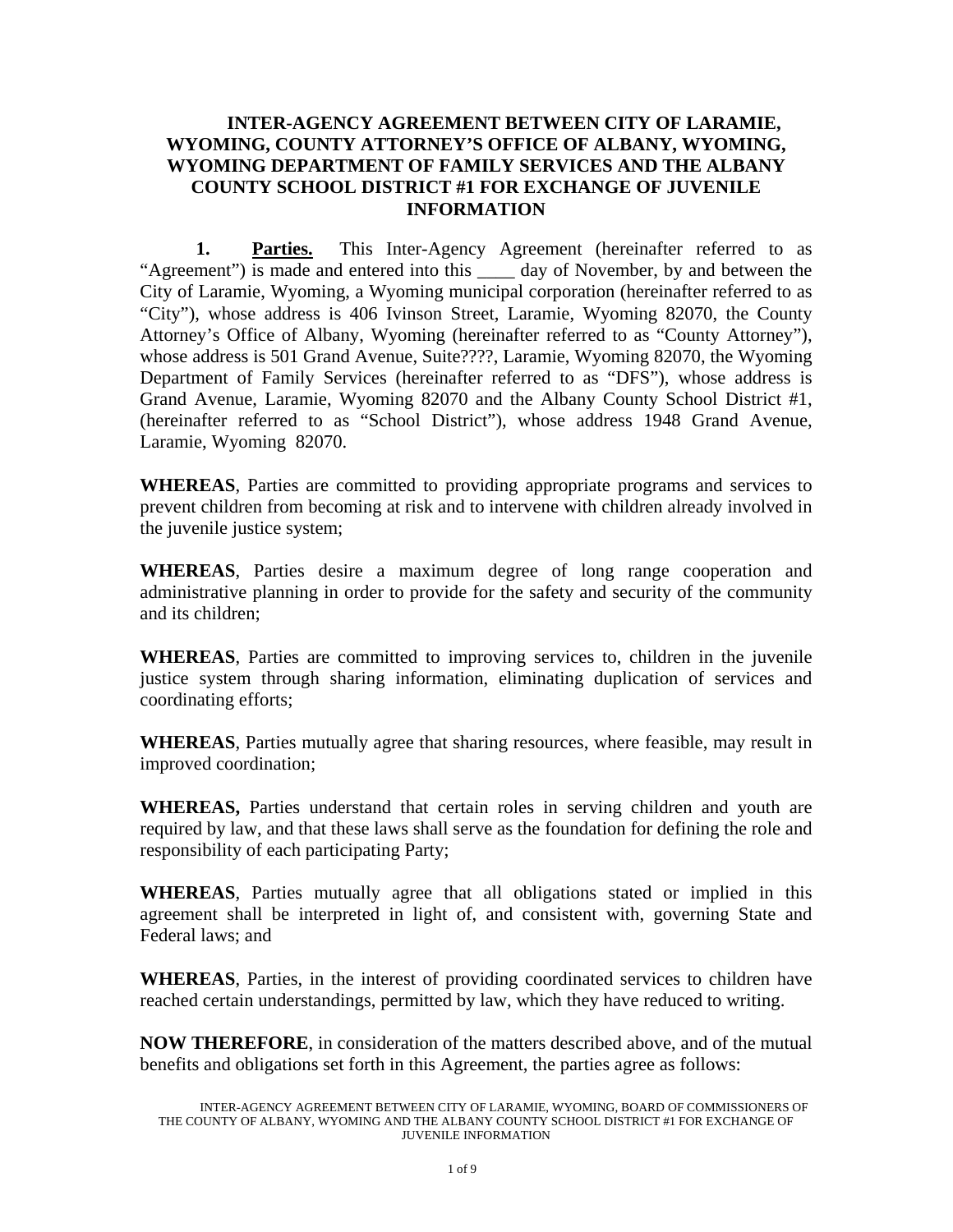**3. Purpose**. This agreement allows for the exchange and release of confidential information among the Parties as permitted by Federal and State law according to the terms and conditions outlined herein

**4. Term of Contract**. The term of this MOU is for the academic school years of 2007/2008 commencing on November 26, 2007 through June 5, 2008.

## **5. Responsibilities of City Police Department.**

 **5.01. Designation & Jurisdiction of School Resource Officers.** City agrees to designate certified City police officer(s) as School Resource Officers under the terms and conditions to be negotiated under a separate agreement with School District. Further, City has entered a separate agreement with the Sheriff's Office of Albany County, Wyoming to permit School Resource Officers to exercise law enforcement powers at schools within School District located in the jurisdiction of Albany County, Wyoming.

## **5.02. Criminal Incident of Student**.

 **5.02.01.** School Resource Officers shall notify the School District principal or designee of any known threat, incident or the filing of charges constituting misdemeanors or felonies if committed by an adult, against a juvenile student(s) or adult student(s) of School District for crimes of violence or violation of law which rises to the level of a public safety concern for students and personnel of School District.Upon receipt of such information from City Police Department, the School District principal or designee shall immediately provide such information on the juvenile student(s) or adult student(s) to School District personnel including the school counselor, psychologist and the student's immediate teachers. This provision does not apply to mental health or medical records.

 **5.02.02** School District shall designate a School District Administrator, or a designee of that School District administrator who are responsible to receive juvenile student or adult student: (s) arrest information or to receive confidential criminal history information from School Resource Officers for the purposes of assessment, placement or security of persons and property.

 **5.02.03.** School District shall ensure that information obtained through the School Resource Officers will only be disseminated to designated School District Administrator or designee and shall be warned, regarding the reliability, confidentiality and control of further dissemination of such information. School District agrees to develop and adopt internal written policies approved by City Police Department

INTER-AGENCY AGREEMENT BETWEEN CITY OF LARAMIE, WYOMING, BOARD OF COMMISSIONERS OF THE COUNTY OF ALBANY, WYOMING AND THE ALBANY COUNTY SCHOOL DISTRICT #1 FOR EXCHANGE OF JUVENILE INFORMATION **5.03. Criminal Charges of School District Employee**. City agrees to notify School District of the name and address of any employee of School District who is charged with a felony or misdemeanor involving the following issues of the abuse of a minor child or sex related crimes*,* or the sale or possession of a controlled substance.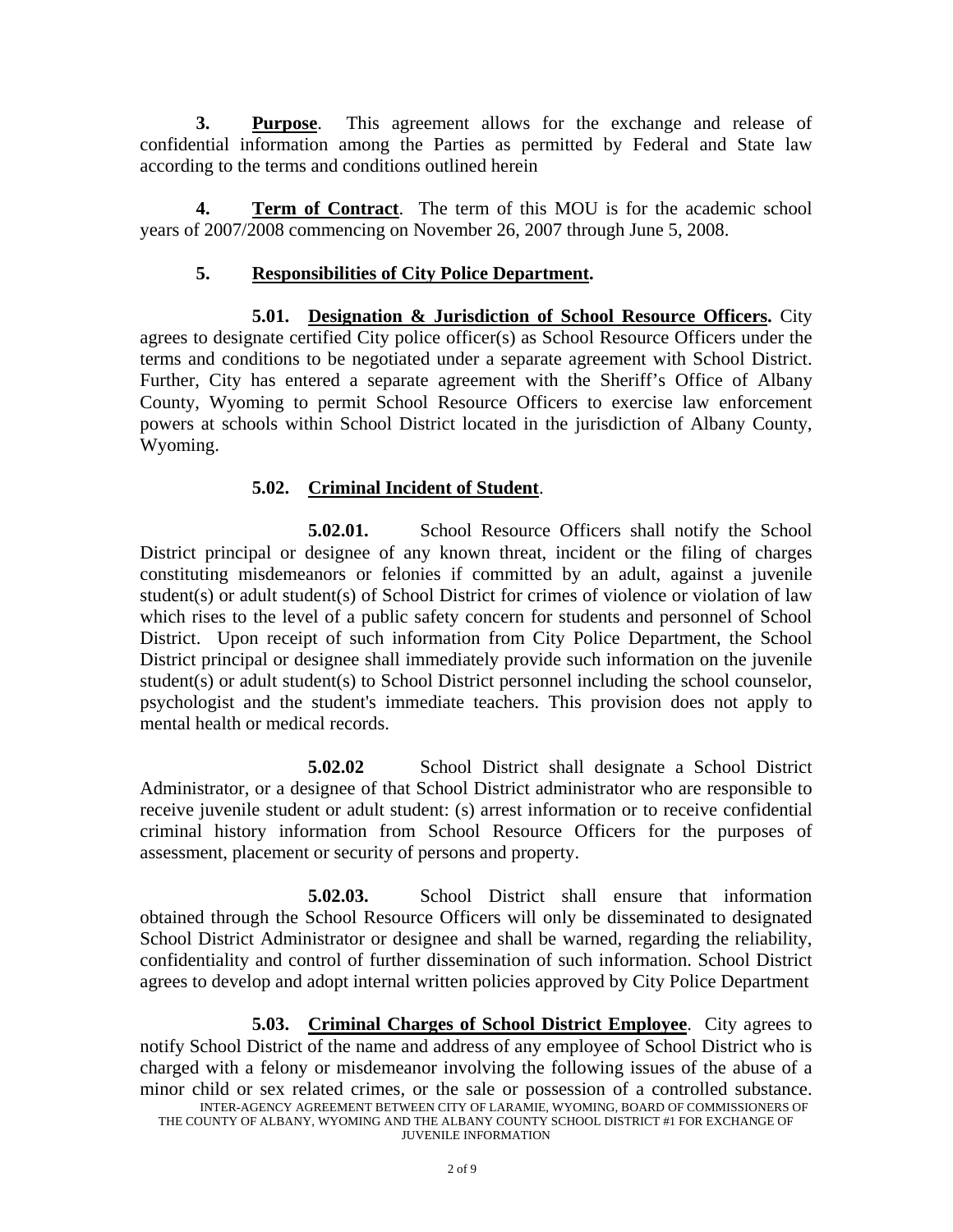Notification to the School District shall include the specific charge for which the employee was arrested.

 **5.04. Multi Disciplinary Team Meetings**. School Resource Officers will attend multi-disciplinary team meeting if ordered by the District Court of Albany County, Wyoming. Otherwise, Parties shall provide School Resource Officers information which is necessary for enforcement of any District Court Order.

 **5.05**. **Develop policy and procedure**. City agrees to develop internal written policies to ensure compliance with relevant Federal and State law on confidential information including education information and juvenile or criminal justice information including but not limited to Wyo. Stat. § 17-19-503; § 17-19-504; 14-6-227; § 14-6-239; § 14-6-203; § 14-6-221 and other applicable rules and procedures, which relate to records use, security, dissemination of information, and retention/destruction of records and request and disseminate information pursuant to this agreement that reasonably minimizes any possibility the information will become known to unauthorized persons.

## **6. Responsibilities of School District.**

 **6.01. Educational Information**. School District agrees to share information with Parties of this agreement on student achievement, behavioral and attendance history of juvenile student(s) or adult student(s) within School District for the purpose of investigation of school truancy, criminal investigation of threats, incidents or crimes of violence or violation of law which rises to the level of a public safety concern for students and personnel of School District and assessment and treatment with partners to this Agreement, as appropriate.

 **6.02**. **Acts by Students on School District Property or School Functions**. When School District has reasonable cause to know or suspect that any of the following acts have been perpetrated by a juvenile student(s) or adult student(s) of School District on School District grounds or at School District related activities, School District principal or Administrator will notify School Resource Officers or City Police Department as well as the parent(s) or guardians of the victims or alleged perpetrator:

 **6.02.01.** instances on or off school premises of any alleged offenses under Title 7 of the Wyoming Statutes by a student and directed towards another student, teacher or employee of School District that compromises school safety including the following: assault; battery; robbery; menacing; theft; extortion; child abuse; sexual assault; criminal mischief; harassment; stalking; endangering public transportation; hazing; false imprisonment; kidnapping; inciting a riot; engaging in a riot; ethnic intimidation; arson; cruelty to animals; possession, distribution or use of a controlled substance; false report of explosives; illegal possession, use or sale of a deadly weapon; prohibited use of a weapon; illegal discharge of a firearm; interference with students or faculty; or

INTER-AGENCY AGREEMENT BETWEEN CITY OF LARAMIE, WYOMING, BOARD OF COMMISSIONERS OF THE COUNTY OF ALBANY, WYOMING AND THE ALBANY COUNTY SCHOOL DISTRICT #1 FOR EXCHANGE OF JUVENILE INFORMATION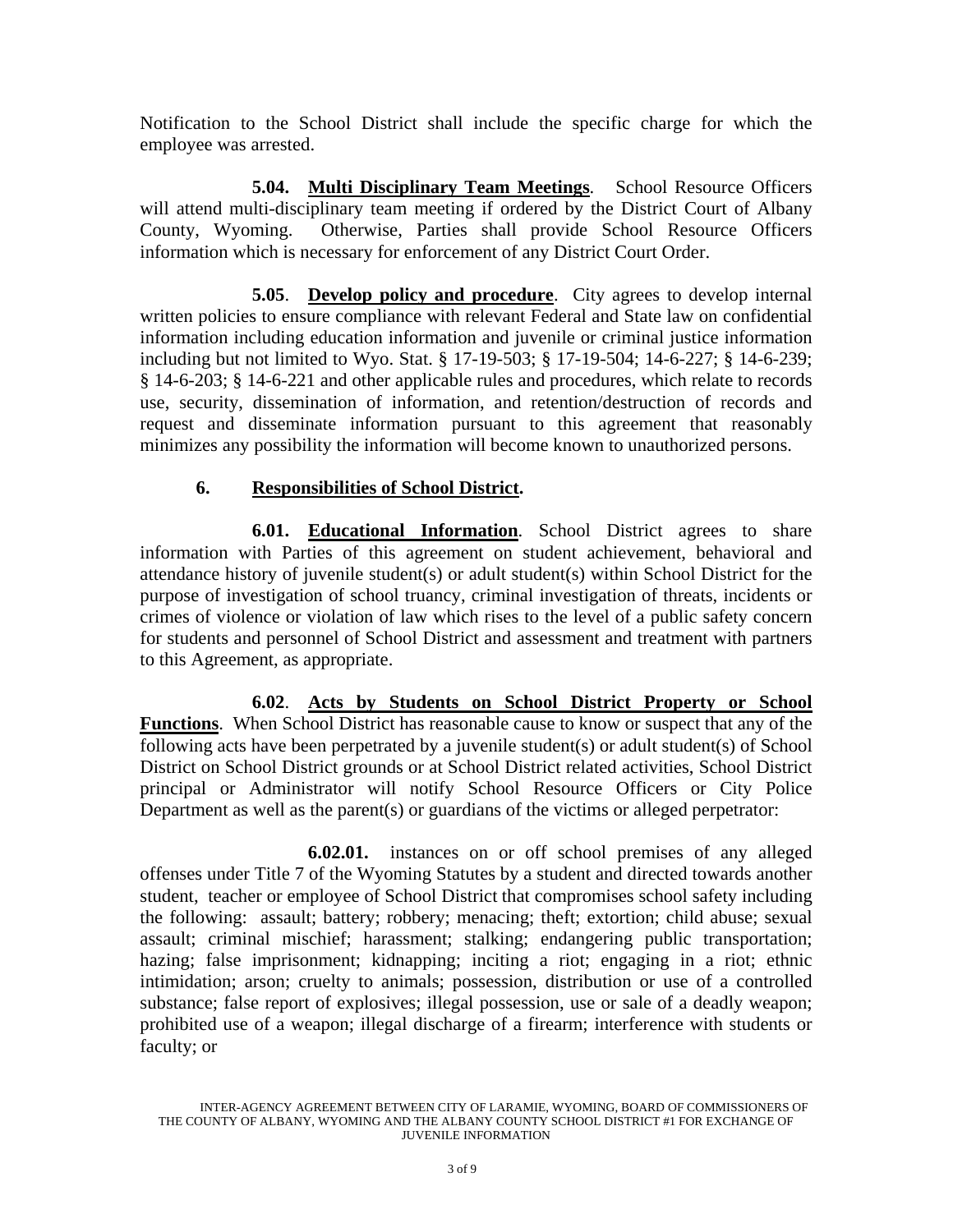**6.02.02**. instances on school premises of damage by a student to the personal property of another student, teacher or employee of School District.

#### **6.03. Attendance & Disciplinary Records.**

**6.03.01.** If School District has been notified that a student is under a supervising District Court Order of Albany County, Wyoming requiring school attendance, School District shall notify DFS if the student has failed to attend all or part of any school day, without authorization in accordance with the school policies adopted by School District,

**6.03.02**. School District will provide student records upon written certification of School Resource Officers of the following:

**6.03.02(a).** will not disclose the information unlawfully, **6.03.02(b).** that the agency is conducting a criminal investigation of the student, or a matter under an investigation for truancy.

**6.03.02(c).** the agency shows that the data or information is necessary for the investigation; or

**6.03.02(d).** that the agency needs the information to effectively serve the student prior to adjudication.

#### **6.07**. **Other Crimes and Acts Compromising School Safety:**

 **6.07.01.**

**6.07.02.**

 **6.08. Gang Activity.** School District upon learning of the incident of any violation of the school's gang activity policy will notify School Resource Officers.

 **6.09. Develop Policy & Procedures.** School District will develop policies and procedures that will cause the appropriate School District administrator or designee to notify parties of information and incidents as outlined in this Agreement.

#### **7. Responsibilities of DFS**.

 **7.01. Delinquency and Dependency & Neglect Information:** Upon representation by the requesting Party, that the information is necessary for the acquisition, provision, oversight, or referral of services and support, DFS will provide information to other Parties performing duties with respect to delinquency and dependency and neglect cases or other provisions of Title 14**.** 

INTER-AGENCY AGREEMENT BETWEEN CITY OF LARAMIE, WYOMING, BOARD OF COMMISSIONERS OF THE COUNTY OF ALBANY, WYOMING AND THE ALBANY COUNTY SCHOOL DISTRICT #1 FOR EXCHANGE OF JUVENILE INFORMATION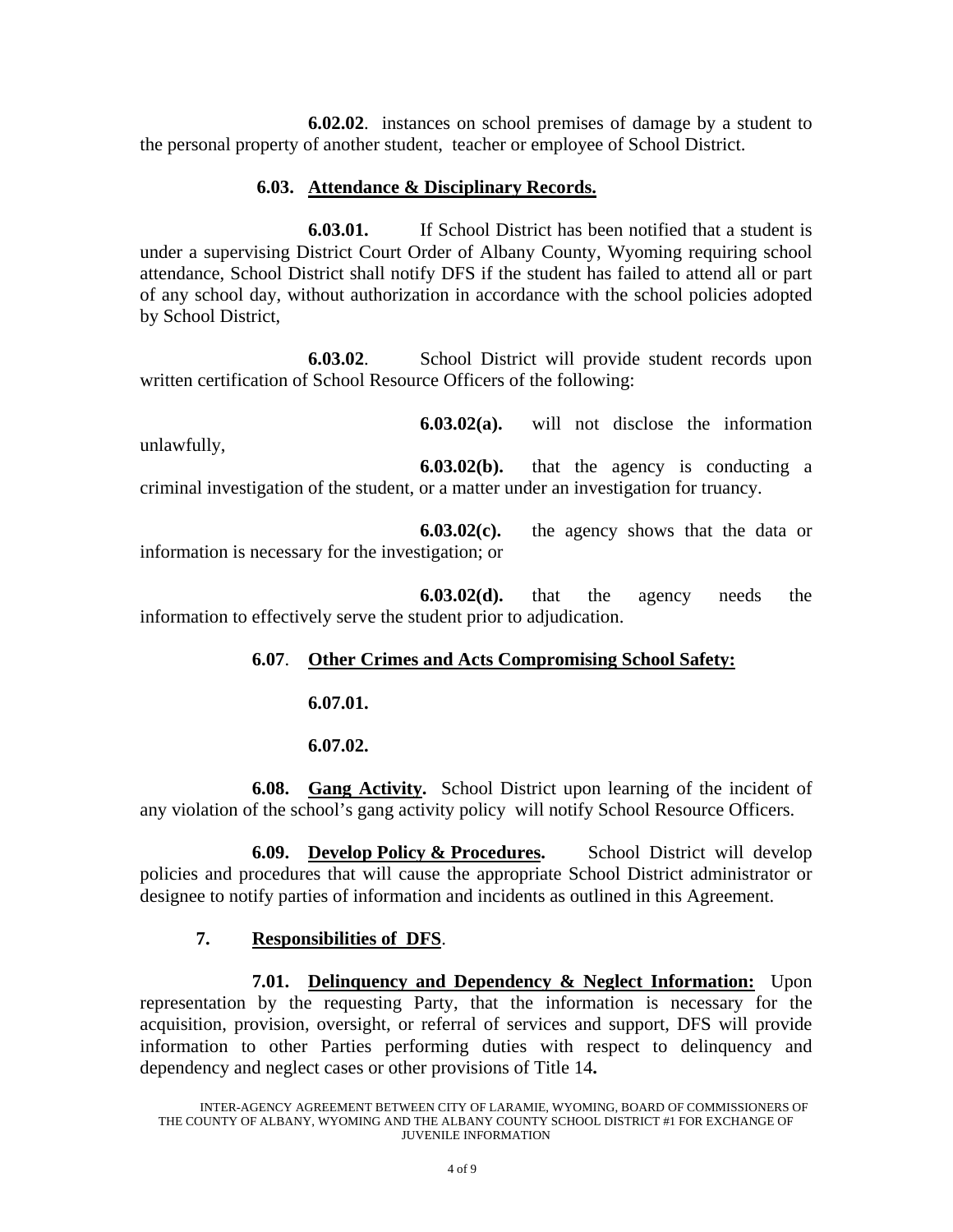**7.02**. **Adjudicated Student**. DFS shall notify School Resource Officers and School District Administrator or designee immediately upon learning of the move or other relocation of a juvenile student or adult student offender into or within Albany County, Wyoming who has been adjudicated for a violent misdemeanor or violent felony.

#### **7.03. Case Management Information**.

 **7.03.01.** Share dispositional, placement and case management information with School Resource Officers and School District for purposes of assessment, placement and enhanced supervision of juveniles referred to County Attorney's Office for juvenile intake.. With appropriate releases, DFS will share dispositional, placement and case management information of students referred to inpatient mental health or psychiatric facility.

 **7.03.02**. Whenever possible, DFS will seek releases of information to allow the sharing of this information in compliance with HIPAA guidelines. Any release of information regarding mental health AODA or physical health information is to be pursuant to an informed release of information. With regard to AODA records and release of information if the child is 12 or older, you must have the minor's consent to release requested records or AODA information. Consent from the parent is not needed, only the child.. With regard to Mental Health release of information if the child is 14 years or older they can consent to the release of information. The child or the parent may consent to the release of information without the other's permission.

 **7.04. Juvenile Programs**. Provide notice to School District and City Police Department, immediately upon the initiation of planning efforts with private nonprofit entities or governmental entities which could result in the location, relocation or expansion of youth services programs and which may impact School District or public safety..

 **7.05. Meetings.** DFS may invite School District and School Resource Officers to attend cross-functional planning meetings with children and their families. Any release of information regarding mental health, AODA or physical health information is to be pursuant to an informed release of information. With regard to AODA records and release of information if the child is 12 or older, you must have the minor's consent to release requested records or AODA information. Consent from the parent is not needed, only the child. With regard to Mental Health release of information if the child is 14 years or older they can consent to the release of information. The child or the parent may consent to the release of information without the other's permission.

 **7.06. Monitoring of Students**. DFS shall provide assessment, planning and on-going monitoring information to School District and School Resource Officers, if necessary after obtaining permission to release information from the child's parents. Any release of information regarding mental health, AODA or physical health information is to be pursuant to an informed release of information. With regard to AODA records and release of information if the child is 12 or older, you must have the minor's consent to

INTER-AGENCY AGREEMENT BETWEEN CITY OF LARAMIE, WYOMING, BOARD OF COMMISSIONERS OF THE COUNTY OF ALBANY, WYOMING AND THE ALBANY COUNTY SCHOOL DISTRICT #1 FOR EXCHANGE OF JUVENILE INFORMATION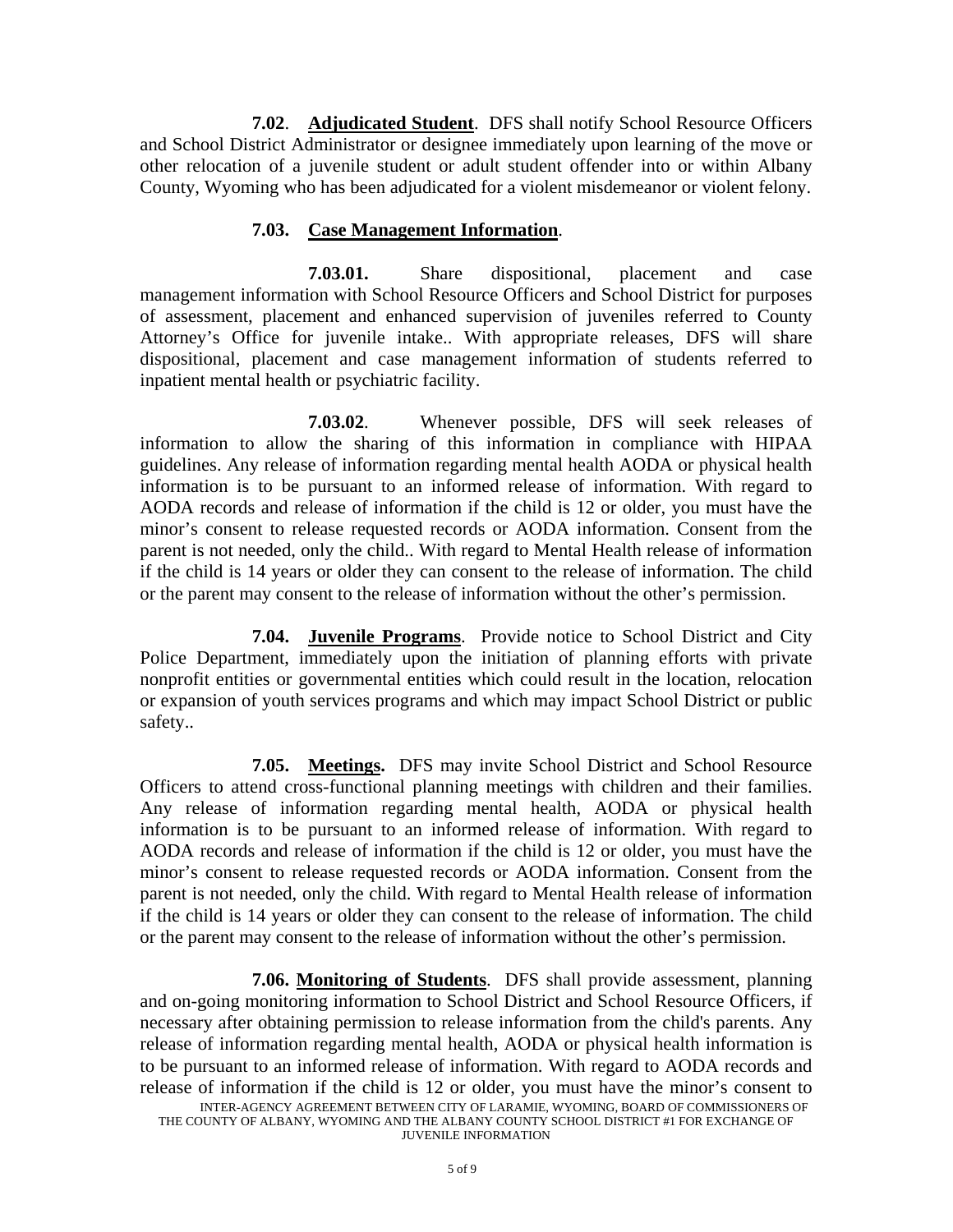release requested records or AODA information. Consent from the parent is not needed, only the child. With regard to Mental Health release of information if the child is 14 years or older they can consent to the release of information. The child or the parent may consent to the release of information without the other's permission.

# **8. Responsibilities of County Attorney.**

 **8.01**. **Court Orders**. County Attorney agrees that any juvenile student or adult student who has been found delinquent, in need of protection and services or is ordered under the supervision of DFS as a result of an ordinance violation for habitual truancy from school that language be included in every Court order to the effect that DFS, City Police Department, County Attorney and School District may exchange pupil records, law enforcement records, family services records and court records as allowed by law.

 **8.02**. **Threats and Other Incidents**: Upon learning of any threat or incident by a student within School District which rises to a level of public safety concern, County Attorney will notify the principal or superintendent, or their designee and School Resource Officer of the school in which the student is enrolled. This provision does not apply to mental health or medical records.

 **8.03. Diversion Program and Consent Decrees**. Any deferred prosecution or diversion progrsm of any act or charges constituting misdemeanors or felonies if committed by an adult, against a juvenile student or adult student: (s) arrested for crimes of violence or violation of law which rises to the level of a public safety concern, the County Attorney shall notify the School Resource Officer and School District principal or designee. This provision does not apply to mental health or medical records.

# **9. General Provisions**

 **9.01**. **Amendments**. Either party may request changes to this Agreement. Any changes, modifications, revisions or amendments to this Agreement which are mutually agreed upon by and between the parties to this Agreement shall be incorporated by written instrument, and effective when executed and signed by all parties to this Agreement.

**9.02**. **Applicable Law**. The construction, interpretation and enforcement of this Agreement shall be governed by the laws of the State of Wyoming. The courts of the State of Wyoming shall have jurisdiction over any action arising out of this Agreement and over the parties, and the venue shall be the Second Judicial District of Albany Judicial District and County, Wyoming.

 **9.03. Entirety of Agreement**. This Agreement, consisting of eight (8) pages, represents the entire and integrated Agreement between the parties and supersedes all prior negotiations, representations and Agreements, whether written or oral.

INTER-AGENCY AGREEMENT BETWEEN CITY OF LARAMIE, WYOMING, BOARD OF COMMISSIONERS OF THE COUNTY OF ALBANY, WYOMING AND THE ALBANY COUNTY SCHOOL DISTRICT #1 FOR EXCHANGE OF JUVENILE INFORMATION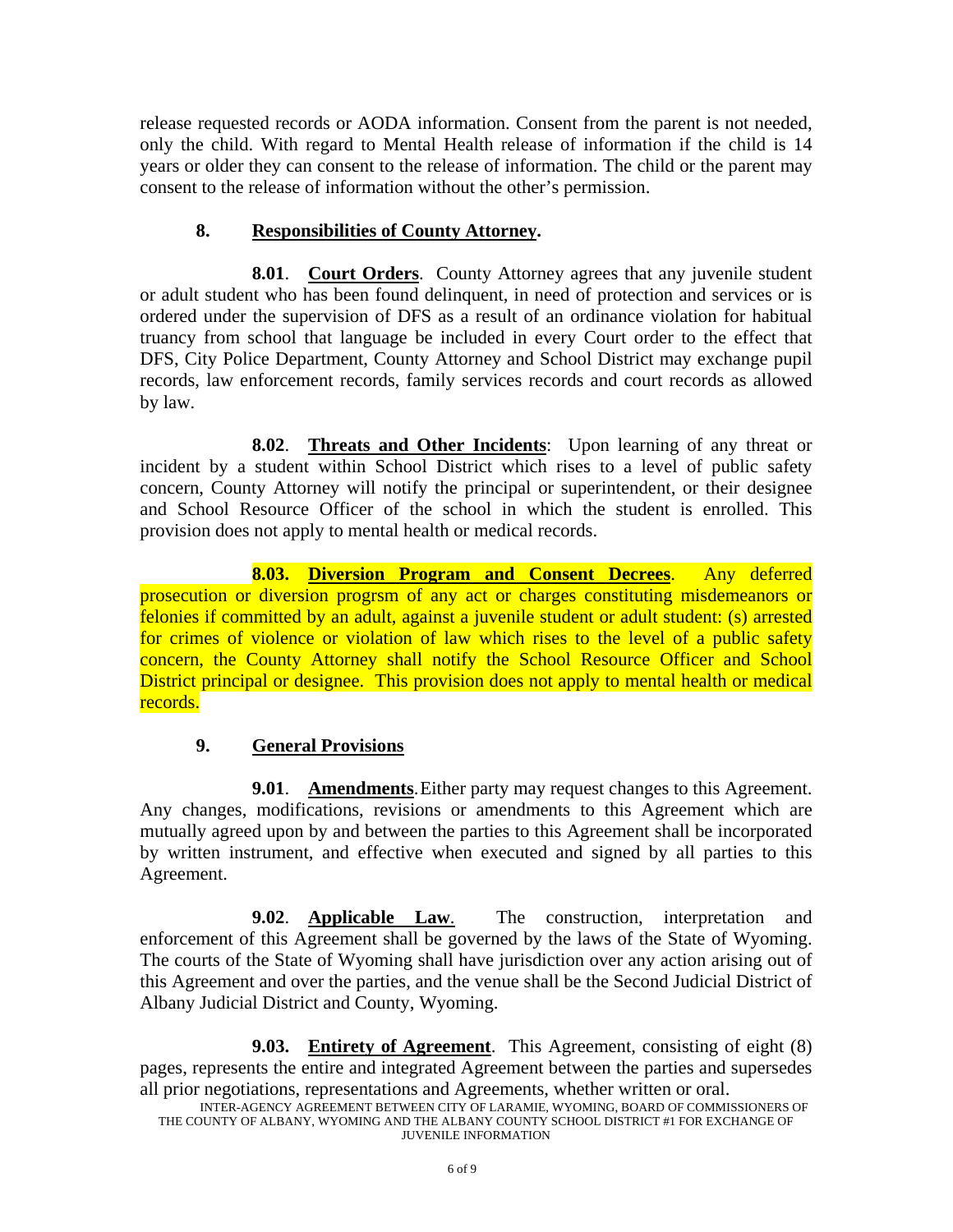**9.04.** Liability. Any assigned City peace officer acting under this Agreement shall be deemed to be acting within the scope of his duties for purposes of the Wyoming Governmental Claims Act and the local government self-insurance program, Wyo. Stat. §§1-42-101 through 1-42-207. All privileges and immunities from liability, and all pension, disability, worker's compensation and other benefits which normally apply to assigned City peace officers while in the performance of their duties in their own jurisdiction shall also apply to them when acting pursuant to this Agreement.

 **9.05**. **Termination**. Either party upon thirty (30) day written notice may terminate this Agreement, without cause, which notice shall be delivered by hand or by certified mail to the address listed above.

 **9.06**. **Indemnification**. Each party to this Agreement shall assume the risk of liability arising from its own conduct. Neither party agrees to insure, defend or indemnify the other.

**9.07 Severability.** Should any portion of this Agreement be judicially determined to be illegal or unenforceable, the remainder of the Agreement shall continue in full force and effect, and either party may renegotiate the terms affected by the severance.

**9.08.** Sovereign Immunity. The parties and their respective governing bodies do not waive their sovereign immunity by entering into this Agreement, and each fully retains all immunities and defenses provided by law with respect to any action based on or occurring as a result of this Agreement.

**9.09. Third Party Beneficiary Rights**. The parties do not intend to create in any other individual or entity the status of a third party beneficiary, and this Agreement shall not be construed so as to create such status. The rights, duties and obligations contained in this Agreement shall operate only between the parties to this Agreement, and shall inure solely to the benefit of the parties to this Agreement. The provisions of this Agreement are intended only to assist the parties in determining and performing their obligations under this Agreement. The parties to this Agreement intend and expressly agree that only parties signatory to this Agreement shall have any legal or equitable right to seek to enforce this Agreement, to seek any remedy arising out of a party's performance or failure to perform any term or condition of this Agreement, or to bring an action for the breach of this Agreement.

 **9.10. Other Interagency Agreements:** All partners to this agreement acknowledge that this agreement does not preclude or preempt each of the agencies individually entering into an agreement with one or more partners to this agreement or other partners outside of this agreement. Such agreements shall not nullify the force and effect of this agreement.

INTER-AGENCY AGREEMENT BETWEEN CITY OF LARAMIE, WYOMING, BOARD OF COMMISSIONERS OF THE COUNTY OF ALBANY, WYOMING AND THE ALBANY COUNTY SCHOOL DISTRICT #1 FOR EXCHANGE OF JUVENILE INFORMATION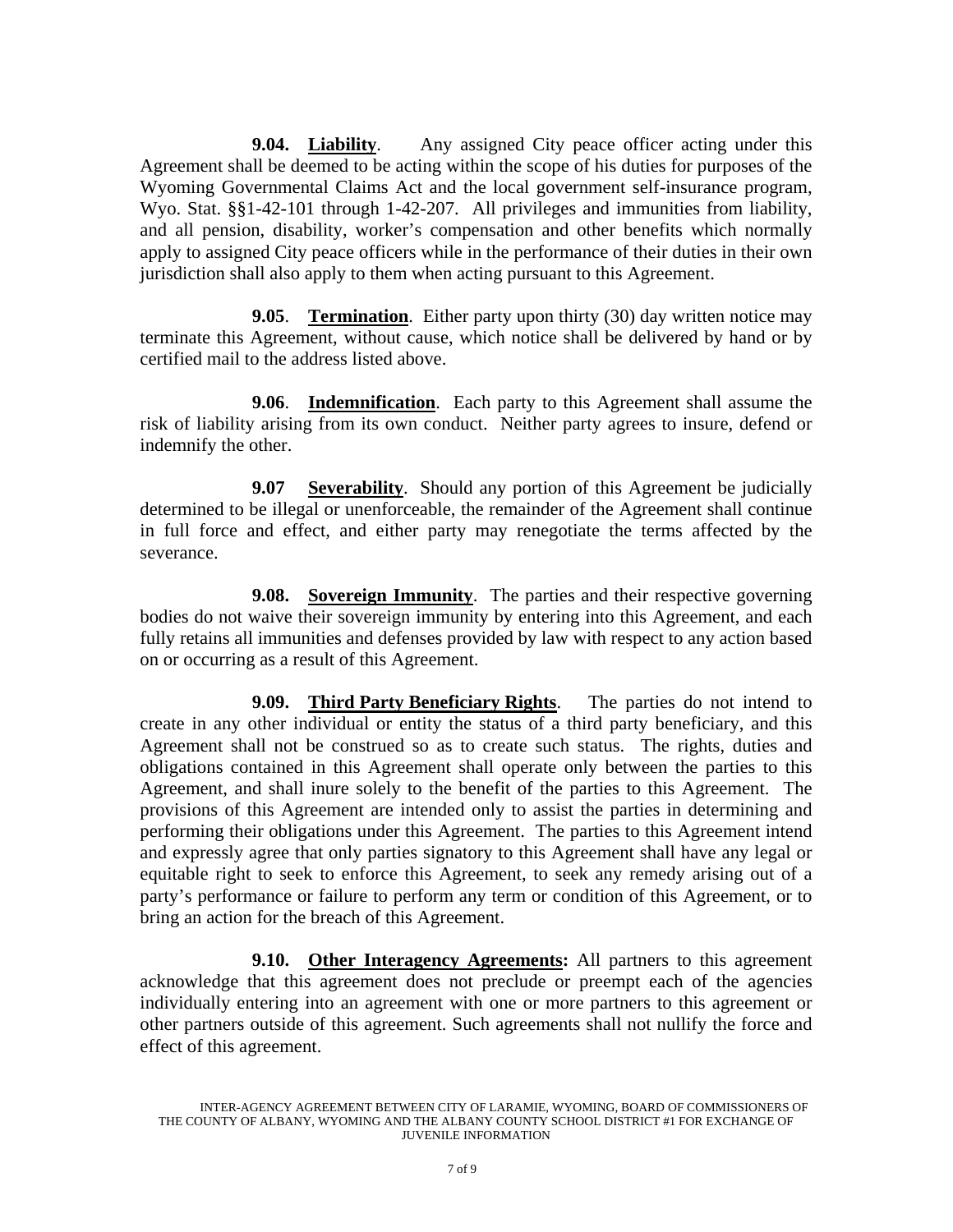**9.11**. **Disclosure And Custody Of Pupil Records**: The parties agree that any disclosure of pupil records that is made by any of the School Districts named in this agreement to any other party or parties to this agreement shall be made only (1) to appropriate parties in connection with an emergency when knowledge of the information disclosed is necessary to protect the health and safety of an individual, (2) when the disclosure is for the purpose of providing services to a pupil before adjudication, or (3) as the law may otherwise permit. The parties also agree that, in the event that any of the School Districts named in this agreement make any disclosure of pupil records pursuant to this Agreement, the person to whom such records are disclosed must certify in writing that the records will not be disclosed to any other person or party, except as permitted by law. The parties recognize that, parties to this agreement qualify as a "law enforcement" or "social services" agency within the meaning of s. 118.125, Stats. Therefore, this Agreement shall also serve to authorize said parties to provide for the routine disclosure of information to the School Districts named in this agreement.